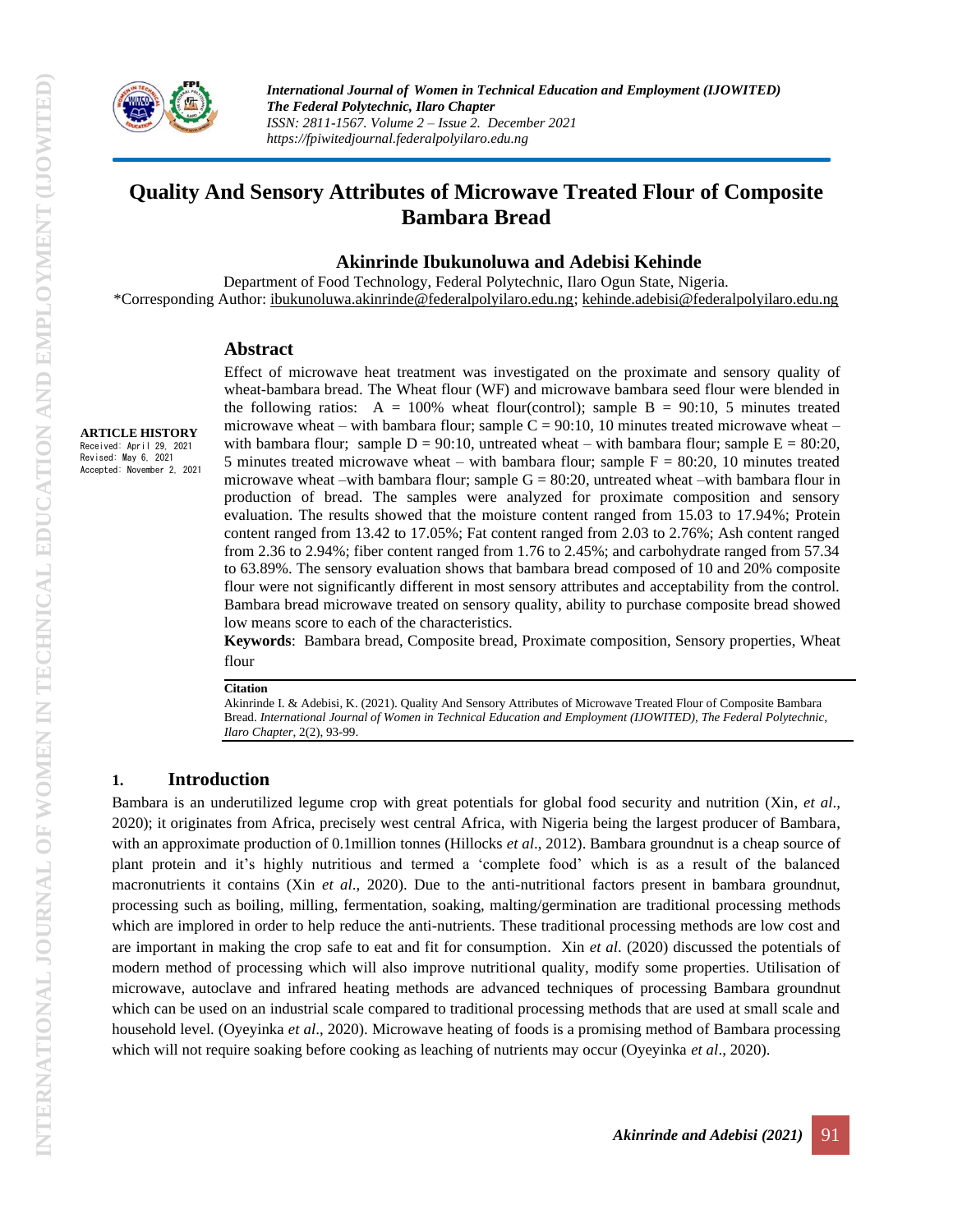

*International Journal of Women in Technical Education and Employment (IJOWITED) The Federal Polytechnic, Ilaro Chapter ISSN: 2811-1567. Volume 2 – Issue 2. December 2021 https://fpiwitedjournal.federalpolyilaro.edu.ng*

Bread is widely accepted, popular and consumed all over the world; it is a staple food that is essential in man's day to day activity. Although bread is one of the oldest foods, its consumption is increasing every day, this is due to its higher sensory, textural and nourishing attributes, ready to eat convenience just as cost intensity (Giannou and Tzia, 2007). The major raw material for bread production is wheat flour, in Nigeria, wheat is not readily available as it not cultivated in Nigeria due to the climate condition, which has led to the importation of wheat (Edema *et al*., 2005; Olaoye *et al.,* 2006). The ever-increasing cost of wheat importation has led to an increasing price of bread daily, this has led to research on combination of both wheat and non-wheat flours known as composite flours for bread production in order to reduce cost production and increase utilization of readily available raw material. Endeavors has been made and as yet being made to build the utilization of composite flours where flour from native yields can be utilized for bread production, leading to a reduced demand for imported wheat, utilization of legumes to replace a portion of wheat flour, thereby giving us a protein-enhanced bread (Giami *et al*, 2004; Olaoye *et al*., 2006). Studies have demonstrated the use of different flour as substitute to wheat flour such cereals, i.e. corn, root and tuber crops i.e. cassava, legume i.e. peanuts (Adebowale *et al.,* 2009). These ingredients convey characteristic colours, texture and nutritional value which might be great in pastry items, recipes, and other food items. The composite flours are of extraordinary possibilities to emerging nations, as this would reduce wheat importation with an increased potential and utilization of locally grown crops (Hugo *et al.,* 2003). Wheat because it is a cereal that has limiting nutrients, this then call for its fortification with microwave Bambara groundnut seed.

So far, studies have been carried out on the effect of microwave treatment on cooking time, sensory, colour and dietary properties of bambara groundnut (Oyeyinka *et al*., 2020). Protein digestibility was also investigated and was discovered that they improve with microwave heating (Alajaji and El-Adaw, 2006). This research focuses on the utilization of microwaved Bambara groundnut flour in composite with wheat flour for bread production which is yet to be studied. This study will encourage the use of locally produced crops as a complement in bread production thereby reducing dependency on imported crops and the use of microwave heating over traditional processing method as this will help for industrial production processes.

# **2. Material and Methods**

# **Sources of material**

Bambara groundnuts (*V. subterranean*) were purchased from a retail market in Oja-Odan Yewa South, Ogun State, Nigeria and kept in a polyethylene bag on a dry place. Bread flour (Honeywell flour), dry yeast, full cream milk, vegetable shortening, egg, salt, sugar, baking powder and ascorbic acid were purchased from a retail market in Ilaro, Ogun State. All the chemicals used were of analytical grade.

## **Preparation of sample**

## **Microwave treatment of Bambara groundnut**

Microwave oven (Model MEJ11K, LG, Kuala Lumpur, Malaysia) was preheated to have a standard temperature that is uniform, by first heating 200 mL of water for 50sec. The samples (100 g each) were heated in a polyethylene container for 5 min. and 10 min. using the microwave oven set at 360 W. The samples were mixed manually with the spoon in order to have homogeneous mixture (Seema *et al.,* 2012).

## **Sample formulation**

The Wheat flour (WF) and microwave bambara seed flour were blended in the following ratios:  $A = 100\%$  wheat flour (control); sample  $B = 90:10$ , 5 minutes treated microwave wheat – with bambara flour; sample  $C = 90:10$ , 10 minutes treated microwave wheat – with bambara flour; sample  $D = 90:10$ , untreated wheat –with bambara flour;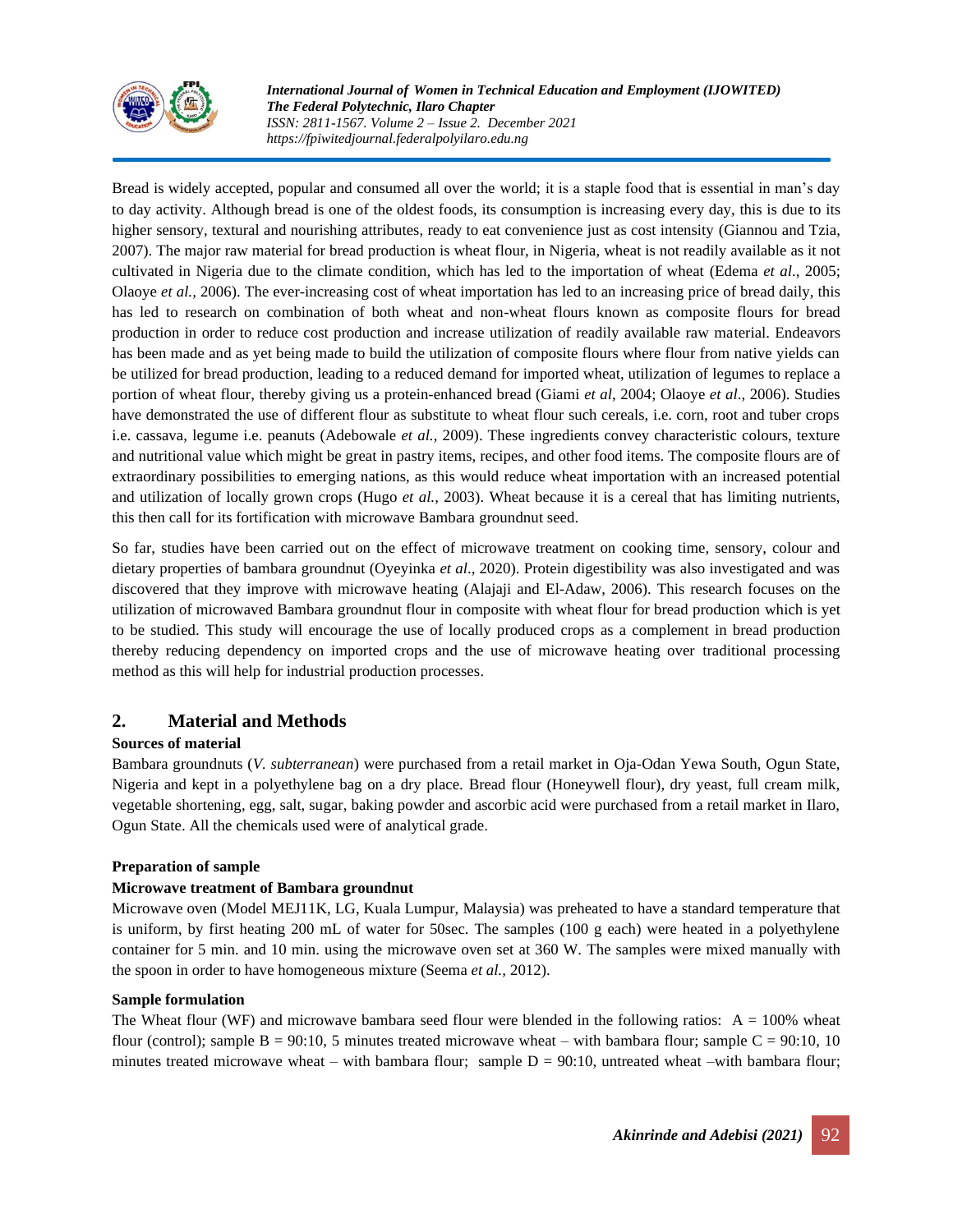

sample  $E = 80:20$ , 5 minutes treated microwave wheat – with bambara flour; sample  $F = 80:20$ , 10 minutes treated microwave wheat -with bambara flour; sample  $G = 80:20$ , untreated wheat – with bambara flour respectively. **Table 1:** Recipe for the production of breads

| Ingredients   | Quantity in gram  |
|---------------|-------------------|
| Wheat flour   | 100               |
| Sugar         | 8                 |
| Yeast         | $\overline{2}$    |
| Fat           | 4                 |
| Salt          | 1.5               |
| Water         | 59-60ml           |
| <b>Baking</b> | 130 °C at 90 min. |

Source*:* Abdoulaye *et al.,* (2013)

#### **Proximate analysis**

AOAC (2010) method was used for the proximate analysis determination

#### **Determination of moisture content**

About 2 g of bambara bread was weighed into a pre weighed crucible, and then kept in an oven with at a temperature of 100°C to a constant weight for 24 hours through the night. At the end of 24 hours, the sample was removed and kept in a desiccator to cool for 10 minutes before weighing.

%Moisture Content =  $W_2 - W_1 x 100$ 

$$
\mathrm{W}_0
$$

Where  $W_2$ = Weight of crucible + oven dried sample

 $W_1$ = Weight of empty crucible

 $W<sub>0</sub>=$  Weight of sample

#### **Determination of ash content**

Two grams (bambara bread) was weighed into a crucible with known weight, which had been previously dried with an oven and cooled in the desiccator. An electric heater was used to char the organic matter after which it was transferred into a muffle furnace with a temperature of 600 °C, this was carried out for 6 h. The crucible with sample was cooled in a desiccator before it was weighed.

% Ash =  $W_2-W_1 \times 100$  $W_0$ 

Where  $W_2$ = Weight of crucible + ash

 $W_1$ = Weight of empty crucible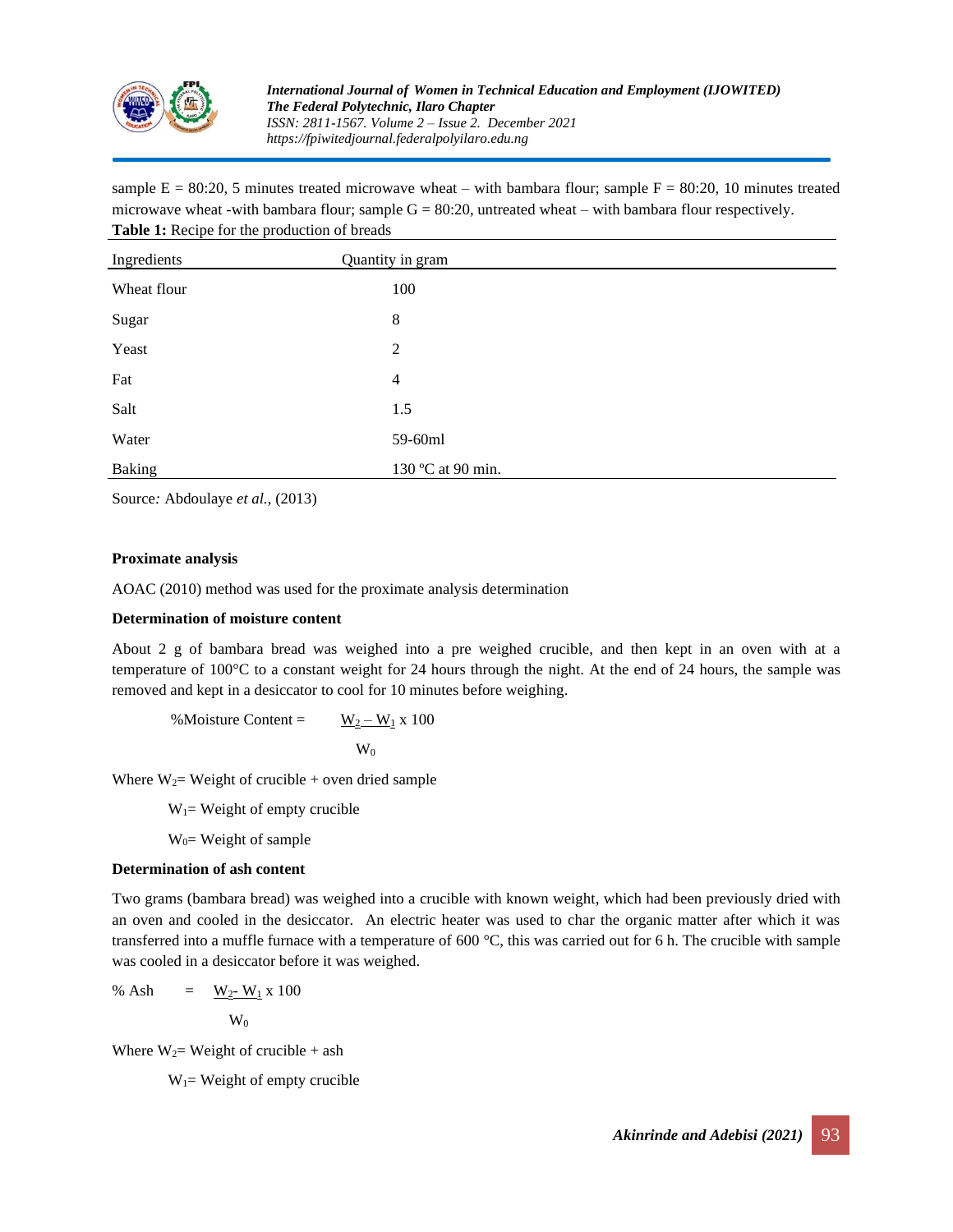

 $W<sub>0</sub>$  = Weight of sample

## **Determination of crude fat**

1 g of bambara bread was weighed into an extraction thimble that is liberated from fat which was shut gently with cotton fleece. The thimble was put in the extractor and fitted up with a reflux condenser. Dried Soxhlet cup of 250 ml was gauged and  $\frac{3}{4}$  of its volume was loaded up with petrol ether (edge of boiling over of  $40^{\circ}$ C -  $60^{\circ}$ C). The cup, extractor with condenser set was put on the heater for about 6 hours; steady water was running from the tap for buildup of the ether fume. The set was washed with ether spills and the temperature of the heater was decreased for ether to bubble tenderly. Thimble with the Bambara bread was dried, extractor and condenser supplanted and refining proceeded until the jar was basically dried. The jar with the fat and oil was eliminated, cleaned and dried to a steady weight in the stove.

Starting load of dry Soxhlet jar - W1 Last weight of stove dried jar + oil/fat –  $W2$ Weight of sample-  $W_0$ 

 $W_2 - W_1$  x 100

% Crude Fat  $=$  W<sub>0</sub>

## **Determination of crude protein**

0.5g of Bambara bread was painstakingly weighed into the processing tube and was guaranteed it was at the base of the jar. A tablet of catalyst and 10ml of concentrate were added, opening of the assimilation block heaters in a smoke cabinet for 4 h. The review was cooled and painstakingly moved into 100 ml volumetric jar completely washing the processing tube with refined water. 5ml piece of the overview was then pipette into the refining mechanical assembly and 5ml of 40% NaOH was added. The combination was steam refined for 2 min. into 500 ml funnel shaped flagon containing 10 ml of 2% Boric corrosive with blended marker arrangement and put at the getting top of the condenser. The arrangement was then titrated against 0.01N HCl in a 50 ml burette.

% Nitrogen = Titer Value x Atomic Mass Nitrogen x 100

Normality of HCl used x 4

% Crude Protein = % Nitrogen  $\times$  6.25

#### **Determination of crude fibre**

2g of bambara bread was weighed into 600 ml beaker and 200 ml hot 1.25% was added, after which it was placed in digestion apparatus on a pre-heated plate, left to boil and reflux for 30 min. for hydrolysis of protein and carbohydrates. Filtering through Whatman paper and washing of the residue with distilled water until filtrate was neutral was carried out subsequently. The buildup was moved into the measuring glass and 200 ml NaOH was added before returning to the digestion apparatus to bubble and ebb for 30 min. It was separated and washed with refined water until filtrate is impartial. The buildup was then moved into the crucible and dried at 100 °C through the night. It was cooled in the desiccator, weighed and set in the heater at 600 °C for 6 h. It was cooled and weighed.

$$
\% \text{ crude Fibre} = \underline{A - B x} 100
$$

$$
\mathbf{C}^{\mathbf{C}}
$$

Where;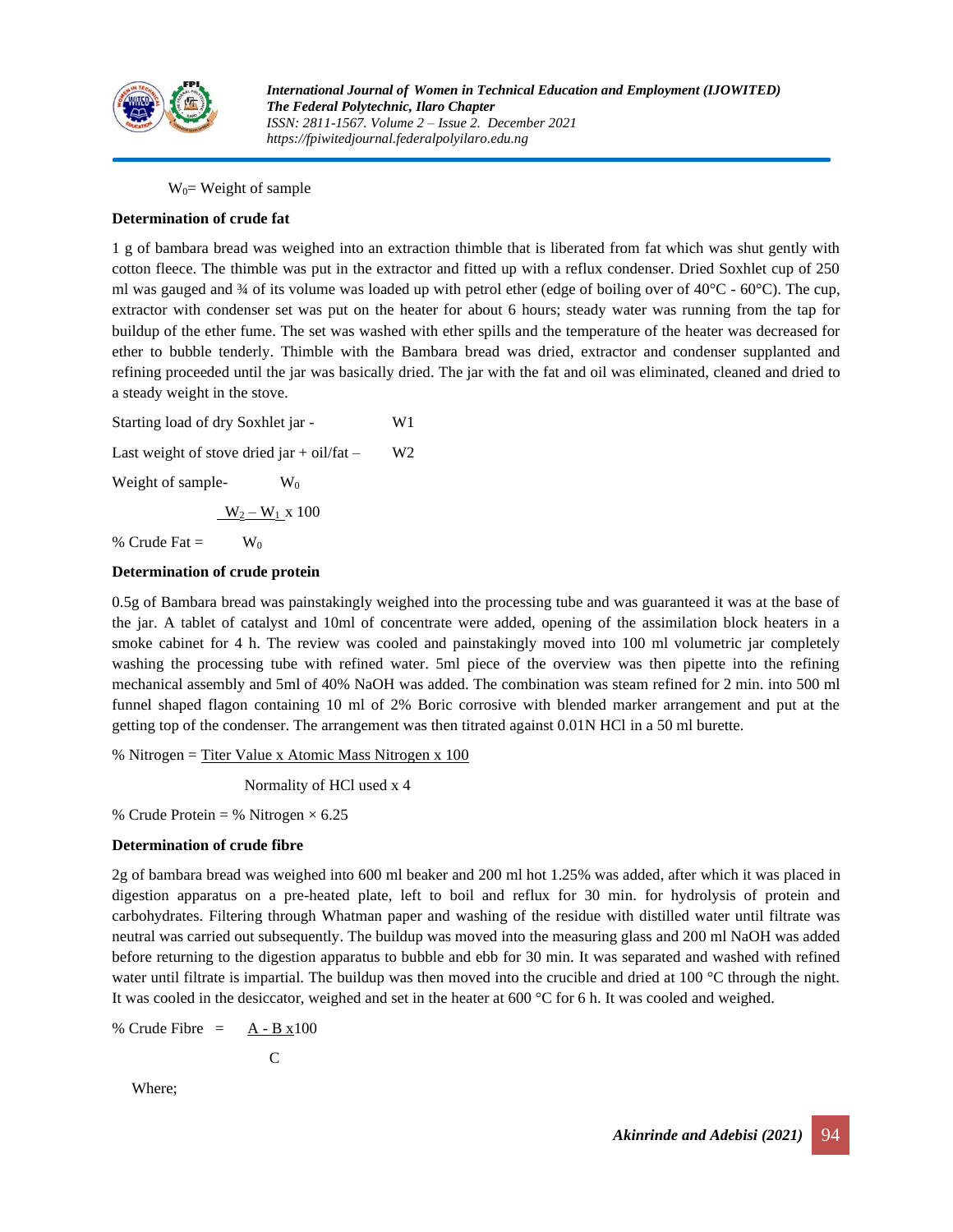

A= Weight of digested sample B=Weight of ashed sample C= Weight of sample

### **Determination of carbohydrate content**

The difference between sum of the values for moisture, crude protein, crude fat, crude fibre and ash in percent.

#### **Sensory evaluation**

Untrained panellists participated in the consumer studies which were 60 in number. Each of them was given a prescreening structure to acquire data about age, sexual orientation, training finished, purchasing propensities for bread, recurrence of bread utilization, and potential food sensitivities. Panellist who claimed to have food allergy, were not allowed to participate. Consent forms were given to panellist, and they were educated about the procedure and need for the study. Each of bambara bread was tested by the panellist in order to prevent unfairness in the report. Distilled water and unsalted crackers were accommodated purging their sense of taste between tests. Specialists assessed the bambara bread utilizing a decadent scale  $(9 =$  like incredibly;  $5 =$  neither like nor despise;  $1 =$  disdain very) to decide the degree of preference for five tangible characteristics: texture, appearance, colour, flavor, and by and large overall acceptability.

#### **Statistical analyses**

All experiments were conducted in triplicate for the bambara bread. The outcomes were communicated as the mean  $\pm$  standard deviation. Information were analysed by one-way analysis of variance (ANOVA), trailed by Fischer's least significant difference (LSD) test to isolate the means utilizing XLSTAT software. The significance level was set at  $p \leq 0.05$ .

# **3. Results and Discussion**

Proximate analysis

**Table 2**: The proximate composition of Bambara bread based on the microwave heat treatment

| <b>Parameters</b> |                   | <b>Samples</b>    |                  |                   |                  |                   |                   |  |
|-------------------|-------------------|-------------------|------------------|-------------------|------------------|-------------------|-------------------|--|
| (%)               | A                 | B                 | $\mathbf C$      | D                 | E                | F                 | G                 |  |
| Moisture          | $17.94 + 0.003$   | $16.51 + 0.001$   | $15.03 + 0.003$  | $17.62 + 0.04$    | $16.77 + 0.003$  | $15.14 + 0.05$    | $17.46 + 0.003$   |  |
| Ash               | $2.81 \pm 0.001$  | $2.63 \pm 0.003$  | $2.71 + 0.001$   | $2.85 + 0.003$    | $2.68 \pm 0.003$ | $2.74 \pm 0.003$  | $2.94 \pm 0.003$  |  |
| Fibre             | $1.90 + 0.001$    | $1.76 + 0.04$     | $1.87 + 0.003$   | $2.15 \pm 0.04$   | $1.83 + 0.04$    | $1.83 + 0.006$    | $2.45 \pm 0.003$  |  |
| Fat               | $2.03 \pm 0.04$   | $2.14 \pm 0.006$  | $2.24 \pm 0.003$ | $2.42+0.03$       | $2.22+0.003$     | $2.29 + 0.003$    | $2.76 \pm 0.04$   |  |
| Protein           | $13.42 \pm 0.003$ | $14.14 \pm 0.001$ | $14.26 + 0.003$  | $15.62 + 0.003$   | $15.74 + 0.002$  | $15.92 \pm 0.003$ | $17.05 \pm 0.003$ |  |
| <b>CHO</b>        | $61.90 \pm 0.006$ | $62.81 \pm 0.02$  | $63.89 + 0.06$   | $59.34 \pm 0.006$ | $60.76 \pm 0.05$ | $62.08 \pm 0.03$  | $57.34 \pm 0.04$  |  |

Values are mean± standard deviations of triplicate determinations.

 $A = 100\%$  wheat Bread.

 $B = 90:10, 5$  min treated microwave wheat - bambara bread.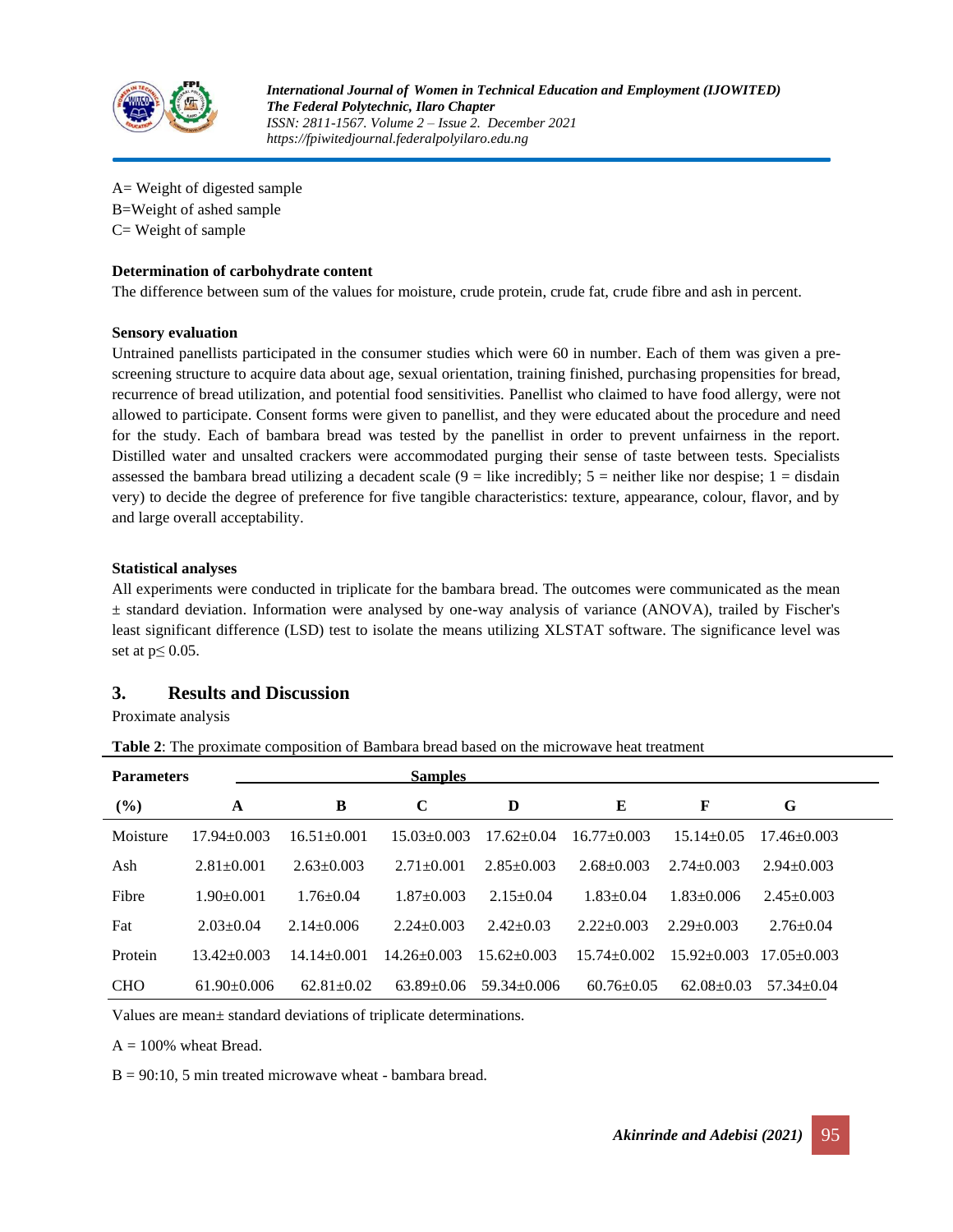

- $C = 90:10$ , 10 min treated microwave wheat bambara bread.
- $D = 90:10$ , untreated wheat bambara bread.
- $E = 80:20$ , 5 min treated microwave wheat bambara bread.
- $F = 80:20$ , 10 min treated microwave wheat bambara bread.
- $G = 80:20$ , untreated wheat bambara bread.

The result shown in Table 2 above indicated the proximate composition of bambara bread based on the microwave heat treatment. The moisture content ranged from 15.03to 17.94%. The lowest moisture content of 15.03% was recorded in Sample C 90:10, 10 minutes treated microwave wheat - bambara bread while the highest moisture content of 17.94% was recorded in sample A 100% wheat bread. At the baking temperature (which is regularly more noteworthy than 100°C) the moisture content of the raw samples was greatly reduced. However, as food materials differ, their capacity also differs for absorbing moisture this may be present as occluded or absorbed water. Which can therefore be concluded that even with baking at high temperature, definitely moisture will still be in the food sample which was also observed in this research (Edema *et al.,* 2005). Bambara bread produced in this research has high moisture content. Nonetheless, high moisture content accommodates more prominent movement of watersolvent catalysts and co-compounds required for metabolic exercises of these plants (Iheanacho & Ubebani, 2009). The crude fat ranges from 2.03 to 2.76%. The lowest fat content of 2.03% was recorded in Sample A 100% wheat bread and the highest fat content of 2.76% were recorded in Sample G 80:20, untreated wheat - bambara bread. Utilization of (crude) lipids in huge sums is a decent dietary propensity and prescribed to people experiencing overweight or heftiness. (Sodipo *et al.*, 2000; Erukainure *et al.,* 2011). The ash content ranged from 2.63 to 2.94%. The highest ash content of 2.94% was recorded in sample G 80:20 untreated wheat-bambara bread while the lowest ash content of 2.63% was recorded in Sample B 90:10, 5 minutes treated microwave wheat - bambara bread.

The percentage crude fibre ranges from 1.76 to 2.45%. The lowest fibre content of 1.76% was obtained in Sample B 90:10, 5 minutes treated microwave wheat - bambara bread and the highest fibre of 2.45% was observed in sample G 80:20 untreated wheat bambara bread. The unrefined fiber content was viewed as 6.74±0.01%. Rough fiber assists with forestalling stoppage, gut issues and heaps. Filaments in the eating regimen are important for absorption and for successful disposal of squanders, and can reduce the serum cholesterol, the hazard of coronary illness, hypertension, obstruction, diabetes, colon and bosom malignant growth (Sodipo *et al*., 2000). Protein helps in building and keeping up with all tissues in the body, shapes a significant piece of compounds, liquids and chemicals of the body and furthermore helps structure antibodies to battle disease and supplies energy (Jonhson, 2006). Proteins are fundamental natural mixtures of high sub-atomic weight found in every living tissue. Protein content in examples went from 13.42 to 17.05%. The most elevated worth was recorded in example G, 80:20 untreated wheat-bambara bread while the least in sample A 100% wheat bread. Plant food sources that give over 12% of their calorific worth from protein have been demonstrated to be great wellspring of protein like cabbage, 12.8% and lettuce, 14% and furthermore unrefined protein in the verdant plants would need dietary supplementation with proteins from oats and vegetables (Erukainure *et al*., 2011). Carbohydrate content in samples ranged from 57.34 to 63.89%. The highest value was recorded in Sample  $C = 90:10$ , 10 minutes treated microwave wheat - bambara bread while the lowest in sample G, 80:20 untreated wheat-bambara bread. The suggested allowance for carbohydrate dietary allowance values for vulnerable groups such as adults, children, pregnant and lactating moms are 130, 130, 175 and 210 g separately (FNB, 2002).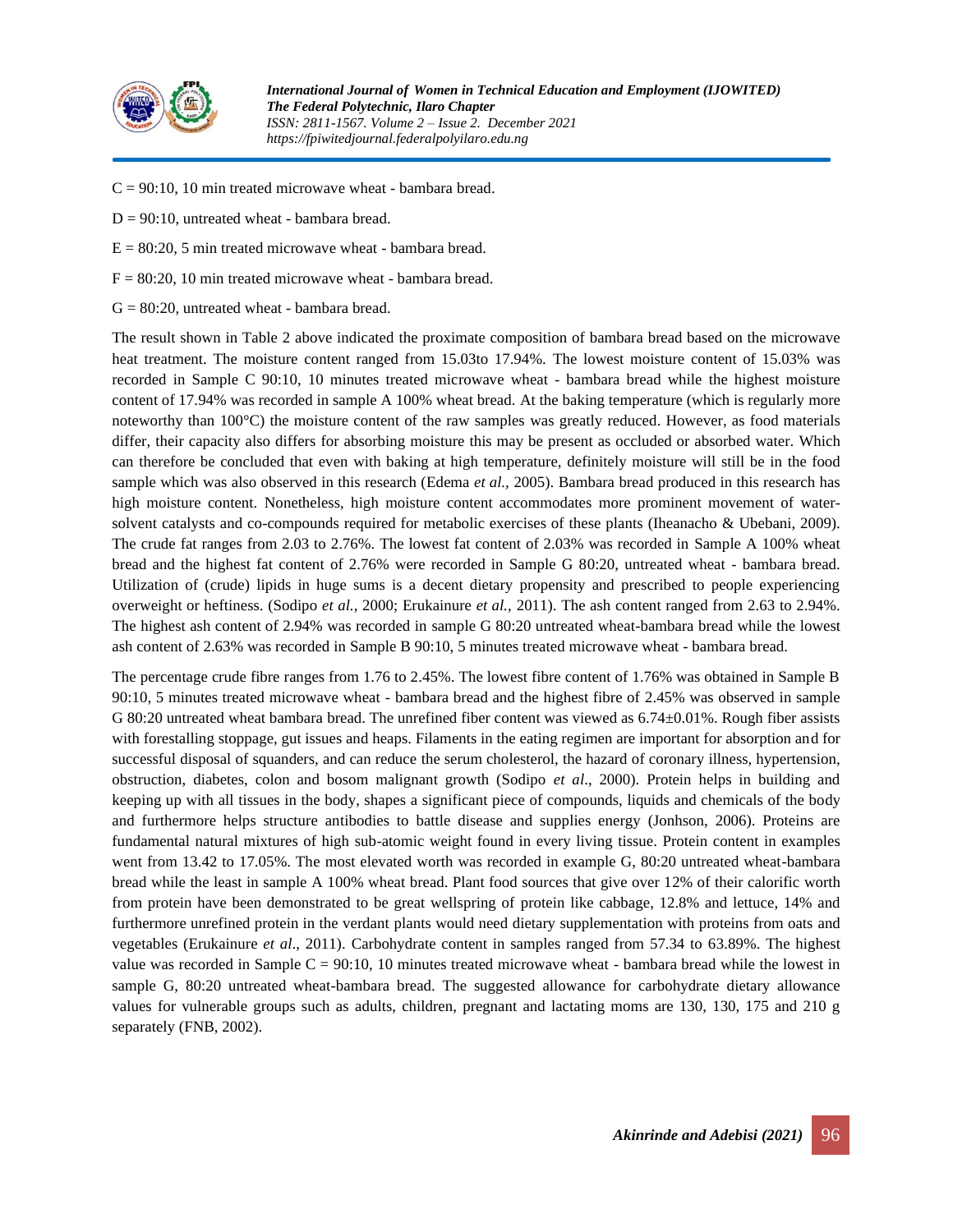

*International Journal of Women in Technical Education and Employment (IJOWITED) The Federal Polytechnic, Ilaro Chapter ISSN: 2811-1567. Volume 2 – Issue 2. December 2021 https://fpiwitedjournal.federalpolyilaro.edu.ng*

#### **Sensory evaluation**

The sensory assessment of wheat and its composite bread tests are displayed on table 3. There was no huge (p<0.05) distinction in every one of the sensory boundaries. The crust colour result for the colour of the bambara bread tests went from 7.06 to 7.53 with the most elevated score been recorded in sample D 90:10 untreated wheat bread. The noticed scores show that the degree of treated and untreated of bambara seed flour in composite bread doesn't lessen the caramelization interaction this gives colour brown while baking is in progress. The rating for the taste of the manufactured composite treated and untreated breads were practically identical to those of 100% wheat bread and went from 6.80 to 7.60; no panelist showed a complete dislike for the flavor of any of the bambara bread, inferring that the flavor of the bambara bread was not impacted by the degree of supplementation and the microwave treatment. The aroma of the bread went from 6.93 to 7.47 aroma is identified with taste; this property showed a significant degree of relationship with taste. A decent degree of aroma force impacts taste. The texture went from 6.73 to 7.47 with the most noteworthy acquired in the 80:20, 5min. microwave treated wheat-bambara bread and least in the 90:10, 5min. microwave treated wheat-bambara bread. This showed that the degree of 5-minute microwave treatment impacts the nature of mixture that could give the texture known to bread. Outcomes for 10 and 20% subbed breads were tantamount to the control. It recommends that the nature of bread that can be delivered from wheat-bambara flours blends relies upon the degree of substitution. readiness to purchase the Bambara bread scored an imply that went from 6.80 to 7.27 with the most noteworthy been recorded for 90:10, 5min. microwave treated wheat-bambara bread, and least for 90:10 10, minute microwave treated wheat-bambara breads. Notwithstanding, the adequacy of the samples was tantamount to the mean score of the 100% wheat bread. It was likewise seen that the microwave heat treatment of bambara seed flour didn't fundamentally (p<0.05) influence the worthiness of the Bambara bread, this might have been brought about by the great taste and smell of the samples.

| <b>PARAMETERS</b>     |                   |                   |                   |                   |                   |                   |                   |
|-----------------------|-------------------|-------------------|-------------------|-------------------|-------------------|-------------------|-------------------|
|                       | A                 | B                 | $\mathbf C$       | D                 | E                 | F                 | G                 |
| Crumb colour          | 7.73 <sup>a</sup> | 7.74 <sup>a</sup> | 7.73 <sup>a</sup> | 7.80 <sup>a</sup> | 7.67 <sup>a</sup> | 7.74 <sup>a</sup> | 7.73 <sup>a</sup> |
| Crust colour          | $7.40^{\rm a}$    | 7.30 <sup>a</sup> | 7.06 <sup>a</sup> | $7.53^{\rm a}$    | 7.30 <sup>a</sup> | 7.40 <sup>a</sup> | $7.40^{\rm a}$    |
| Taste                 | 7.47a             | 7.00 <sup>a</sup> | 7.50 <sup>a</sup> | 7.60 <sup>a</sup> | 7.30 <sup>a</sup> | 6.80 <sup>b</sup> | 7.10 <sup>a</sup> |
| Crust texture         | 7.30 <sup>a</sup> | 7.47 <sup>a</sup> | 7.27 <sup>a</sup> | 7.30 <sup>a</sup> | 6.73 <sup>b</sup> | 6.80 <sup>b</sup> | 7.30 <sup>a</sup> |
| Flavour               | 6.93 <sup>b</sup> | 6.80 <sup>b</sup> | 7.33 <sup>a</sup> | 7.53 <sup>a</sup> | 6.93 <sup>b</sup> | 7.40 <sup>a</sup> | 7.27 <sup>a</sup> |
| Aroma                 | 7.13 <sup>a</sup> | 7.47 <sup>a</sup> | $6.93^{b}$        | 7.13 <sup>a</sup> | 7.27 <sup>a</sup> | 7.07 <sup>a</sup> | 7.20 <sup>a</sup> |
| Shape                 | 7.80 <sup>a</sup> | 7.47 <sup>a</sup> | 7.47 <sup>a</sup> | 7.67 <sup>a</sup> | 7.27 <sup>a</sup> | 7.27 <sup>a</sup> | 7.53 <sup>a</sup> |
| Willingness to buy    | 7.13 <sup>a</sup> | 7.27 <sup>a</sup> | 6.80 <sup>b</sup> | 7.07 <sup>a</sup> | 6.80 <sup>b</sup> | 6.87 <sup>b</sup> | 6.60 <sup>b</sup> |
| Overall acceptability | 7.27 <sup>a</sup> | 7.47 <sup>a</sup> | 7.53 <sup>a</sup> | 7.33 <sup>a</sup> | 7.33 <sup>a</sup> | 7.13 <sup>a</sup> | 7.67 <sup>a</sup> |

**Table 3: Evaluation of sensory attributes of bambara bread based on the microwave heat treatment**

Values are mean of duplicate determinations

 $A = 100\%$  wheat Bread.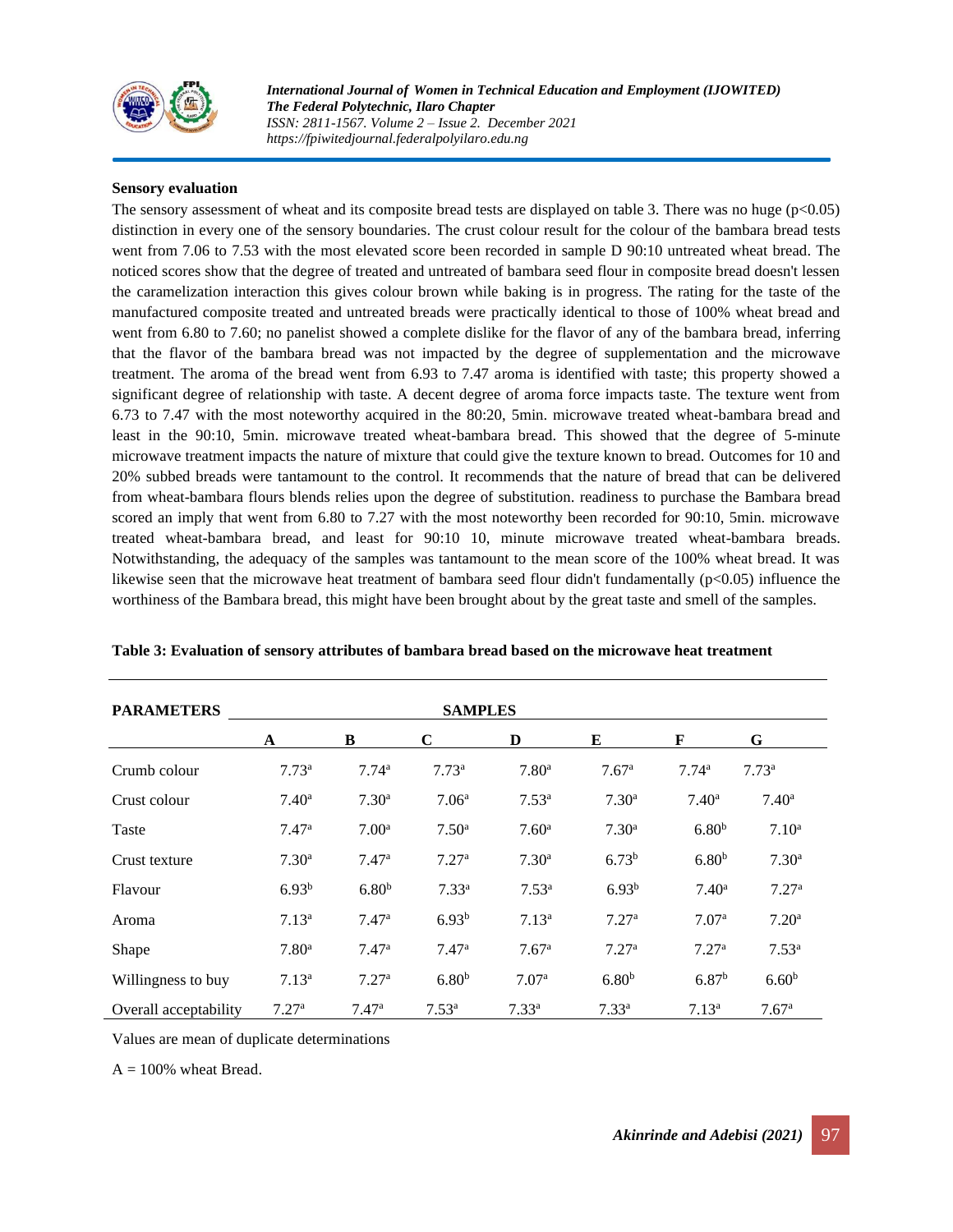

- $B = 90:10, 5$  min treated microwave wheat bambara bread.
- $C = 90:10$ , 10 min treated microwave wheat bambara bread.
- $D = 90:10$ , untreated wheat bambara bread.
- $E = 80:20$ , 5 min treated microwave wheat bambara bread.
- $F = 80:20$ , 10 min treated microwave wheat bambara bread.
- $G = 80:20$ , untreated wheat bambara bread.

## **4. Conclusion**

However, the composition in terms of proximate of the composite microwave heat-treated and untreated bambarabased breads were somewhat not quite the same as that of bread composed of 100% wheat, it was observed that bambara bread prepared with 10 and 20% wheat-bambara flour were not altogether divergent in most tangible qualities and agreeableness from the control. Bambara bread prepared with 10 and 20% microwave heat-treated bambara and untreated flours to be appraised higher than the control as far as aroma, colour, flavour, general worthiness. These outcomes showed that the 10 and 20% wheat/bambara microwave treated formula could be a practical choice to accomplish the ideal financial, food security and wellbeing.

# **References**

- Abdoulaye, T., Abass, A., Maziya-Dixon, B., Tarawili, G., Okechukwu, R., Rusike, J., Alene, A., Manyong, V., & Ayedun. B. (2013). Awareness and adoption of improved cassva varieties and processing technologies in Nigeria. *J. Dev. Agric. Econ.* 7 (4)*.*
- Adebowale, A.A., Sanni, L.O., & Onitilo, M.O. (2008). Chemical composition and pasting properties of from tapioca grits different cassava varieties and roasting methods. *AfricanJournal of Food Science,* 2 (7), 077-082.
- Afolabi, W. A. O., Oguntona, C. R. B., & Fakunmoju, B. B. (2001). Acceptability and Chemical Composition of Bread from Beniseed Composite flour. *Journal of Nutrition and Food Sciences, 31*(6), 310-313.
- Ali, A. (2009). Proximate and mineral composition of the marchubeh (*Asparagus officinalis*). *World Dairy and Food Science* 4, 142-149.
- AOAC. (2010). Methods of the Association of Official Chemists. Official method of Analysis, 18th Edn., Virginia Association Official Analytical Chemists, AOAC.
- Azam-Ali, S.N. (2003). Evaluating the potential of bambara groundnut as a food crop for semi-arid Africa. Proceedings of the Third SADC Regional Conference on Land and Water Management, Harare, October, 203- 217.
- Bokanga, M. (2005). Cyanide detoxification and nutritional changes during cassava *Manihotesculenta* Crantz) fermentation. Proceedings of the 8th Symposium of the International Society for Tropical Root Crops, 30 October-November 5, 1988, Bangkok, Thailand, 30-30
- Edema, M.O., Sanni, I.O., & Sanni, A.I. (2005). Evaluation of maize-soybean flour blends for sour maize bread production in Nigeria. *African Journal of Biotechnology*, 4, 911- 918.